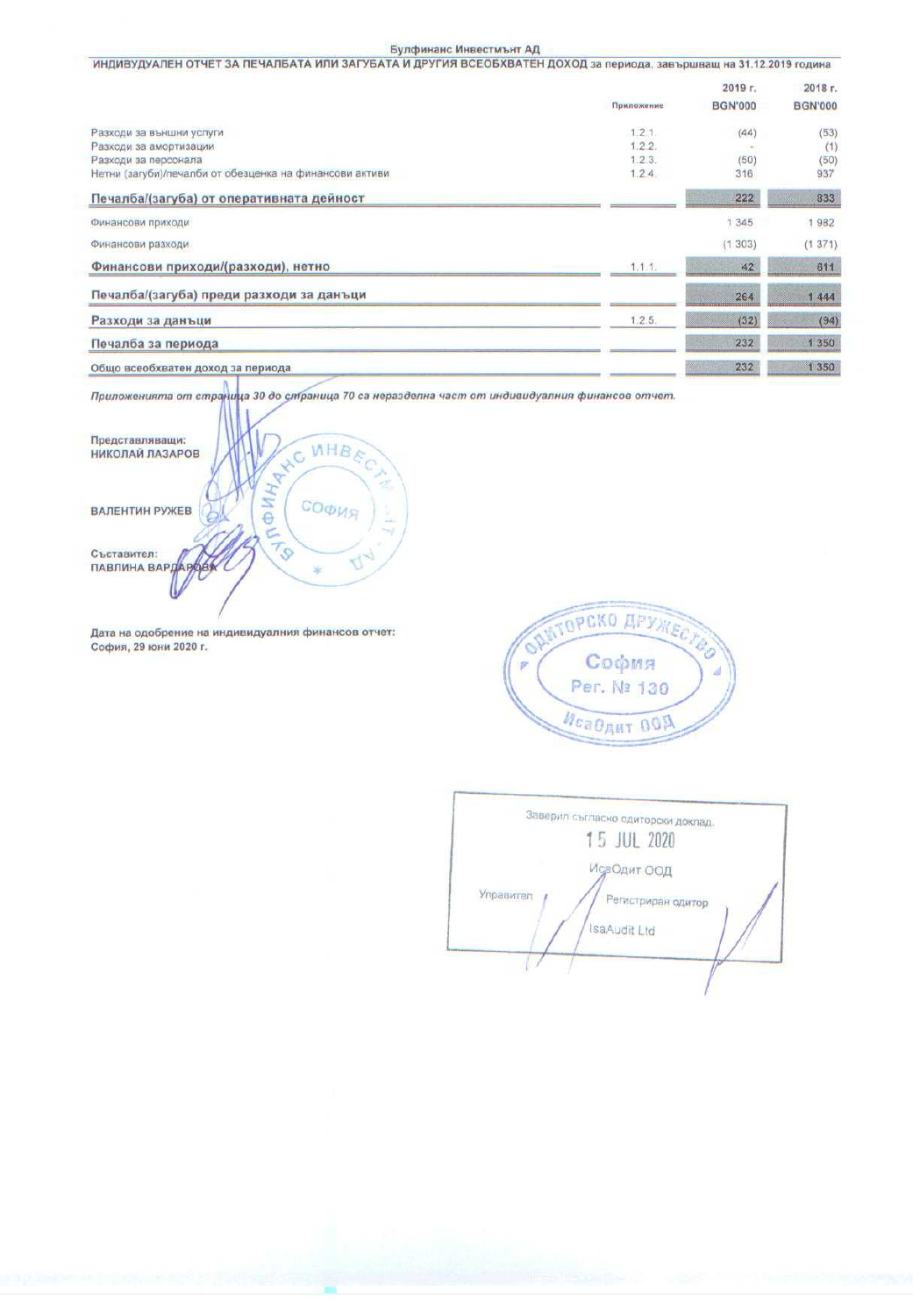| ИНДИВУДУАЛЕН ОТЧЕТ ЗА ФИНАНСОВОТО СЪСТОЯНИЕ към 31.12.2019 г.                                                                                                  |            |                                 |                                            |
|----------------------------------------------------------------------------------------------------------------------------------------------------------------|------------|---------------------------------|--------------------------------------------|
| <b>АКТИВ</b>                                                                                                                                                   | Приложение | 31.12.2019 г.<br><b>BGN'000</b> | 31.12.2018 г.<br><b>BGN'000</b>            |
| Нетекущи активи                                                                                                                                                |            |                                 |                                            |
| Инвестиции в дъщерни предприятия                                                                                                                               | 2.1.       | 8 5 2 8                         | 14 029                                     |
| Активи по отсрочени данъци                                                                                                                                     | 2.2        | 37                              | 68                                         |
| Нетекущи финансови активи                                                                                                                                      | 2.3.       | 8 140                           | 8 140                                      |
| Общо нетекущи активи                                                                                                                                           | t I van    | 16 705                          | 22 237                                     |
| Текущи активи                                                                                                                                                  |            |                                 |                                            |
| Текущи търговски и други вземания                                                                                                                              | 2.4.       | 118                             | 10                                         |
| Текущи финансови активи                                                                                                                                        | 2.5.       | 10 115                          | 8 600                                      |
| Парични средства                                                                                                                                               | 2.6.       | 13                              | 10                                         |
| Нетекущи активи или групи за изваждане от<br>употреба, класифицирани като държани за продажба                                                                  |            |                                 |                                            |
| или държани за разпределение към собствениците                                                                                                                 | 2.7.       | 5 5 0 1                         |                                            |
| Общо текущи активи                                                                                                                                             |            | 15747                           | 8620                                       |
| Общо активи                                                                                                                                                    |            | 32 452                          | 30 857                                     |
| СОБСТВЕН КАПИТАЛ и ПАСИВИ                                                                                                                                      |            |                                 |                                            |
| Собствен капитал                                                                                                                                               | 2.8.       |                                 |                                            |
| Основен капитал                                                                                                                                                | 2.8.1      | 74                              | 74                                         |
| Регистриран капитал                                                                                                                                            |            | 74                              | 74                                         |
| Резерви                                                                                                                                                        | 2.8.2      | 9785                            | 9785                                       |
| Финансов резултат                                                                                                                                              | 2.8.3      | 247                             | 15                                         |
| Неразпределени печалби/(непокрити загуби)<br>Печалба за годината                                                                                               |            | 15<br>232                       | (1335)<br>1 3 5 0                          |
| Общо собствен капитал                                                                                                                                          |            | 10 106                          | 9874                                       |
| Нетекущи пасиви                                                                                                                                                |            |                                 |                                            |
| Нетекущи финансови пасиви                                                                                                                                      | 2.9.       | 13 335                          | 13 975                                     |
| Общо нетекущи пасиви                                                                                                                                           |            | 13 3 3 5                        | 13 975                                     |
| Текущи пасиви                                                                                                                                                  |            |                                 |                                            |
| Текущи търговски и други задължения                                                                                                                            | 2.10.      | 4 154                           | 4 3 3 7                                    |
| Текущи задължения към персонала и социалното<br>осигуряване                                                                                                    | 2.11.      | 8                               | 5                                          |
| Текущи финансови пасиви                                                                                                                                        | 2.12.      | 4849                            | 2666                                       |
| Общо текущи пасиви                                                                                                                                             |            | 9011                            | 7 008                                      |
| Общо пасиви                                                                                                                                                    |            | 22 346                          | 20 983                                     |
| Общо собствен капитал и пасиви                                                                                                                                 |            | 32 452                          | 30 857                                     |
| Приложенията от спраница 30 до страница 70 са неразделна част от индивидуалния финансов<br>отчет.<br>A WO WHERE<br>Представляващи:<br>НИКОЛАИ ЛАЗАРОВ<br>СОФИЯ |            | OHNTOPO<br>ý                    | MEC<br>София<br>Per. Nº 130<br>McaOgur 00N |
| ВАЛЕНТИН РУЖЕВ                                                                                                                                                 | Œ          |                                 |                                            |

44

Съставител:

Дата на одобрение на индивидуалния финансов отчет:<br>София, 29 юни 2020 г.

|           | Заверил съгласно одиторски доклад.<br>5 JUL 2020 |
|-----------|--------------------------------------------------|
|           | саОдит ООД                                       |
| Управител | Регистриран одитор                               |
|           | IsaAudit Ltd                                     |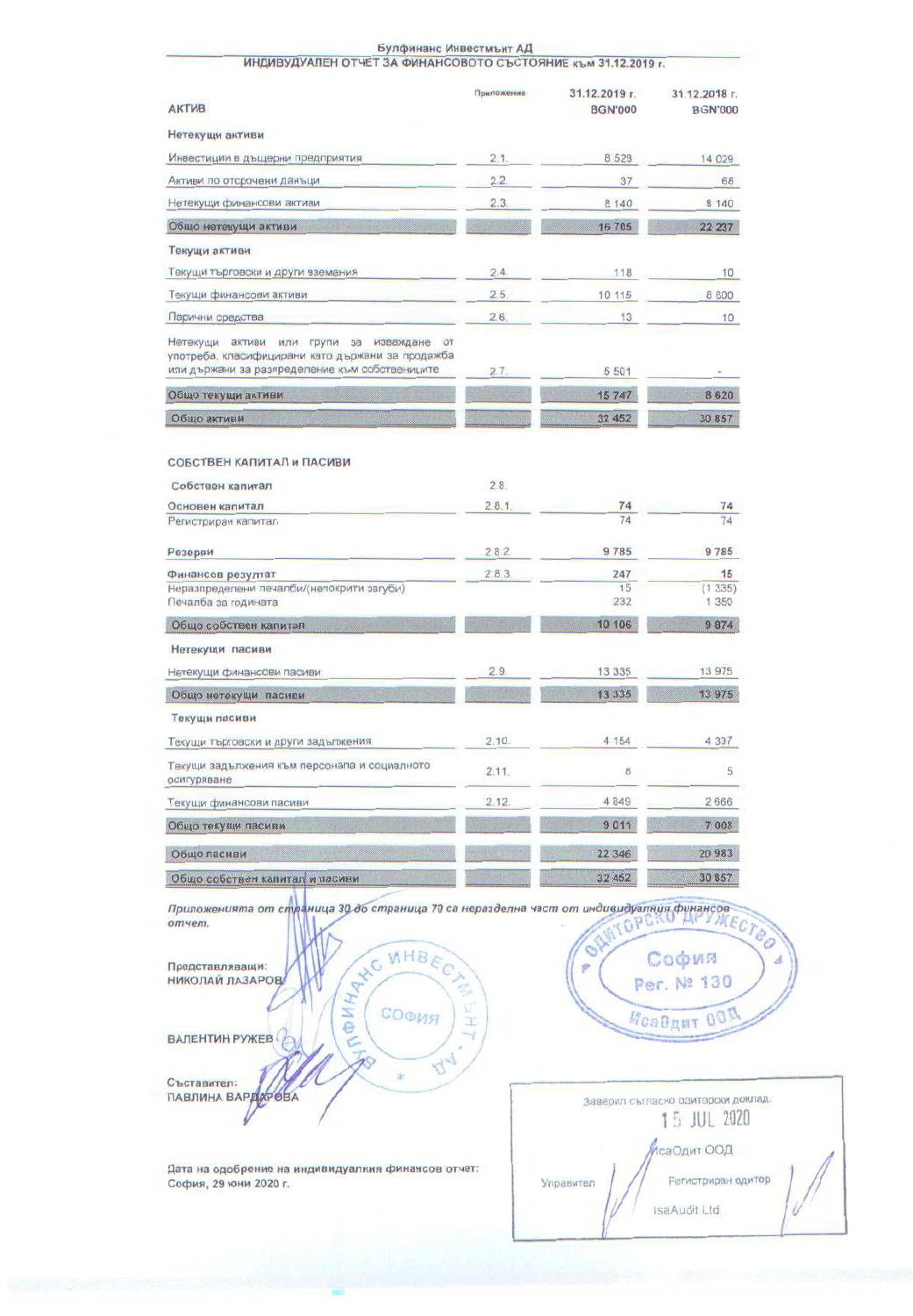## Булфинанс Инвестмънт АД

| ИНДИВУДУАЛЕН ОТЧЕТ ЗА ПАРИЧНИТЕ ПОТОЦИ, ПРЯК МЕТОД за периода, завършващ на 31.12.2019 година |            |                |                |
|-----------------------------------------------------------------------------------------------|------------|----------------|----------------|
|                                                                                               |            | 2019 г.        | 2018 г.        |
|                                                                                               | Приложение | <b>BGN'000</b> | <b>BGN'000</b> |
| Парични потоци от оперативна дейност                                                          |            |                |                |
| Постъпления във връзка с цесии (без лихви)                                                    |            | 2 8 4 3        | 9900           |
| Постъпления от други клиенти                                                                  |            |                | 967            |
| Плащания във връзка с цесии                                                                   |            | (62)           | (278)          |
| (Платени)/възстановени данъци (без корпоративни данъци)                                       |            | (5)            | (5)            |
| Плащания към други доставчици                                                                 |            | (36)           | (17)           |
| Плащания на персонала и за социално осигуряване                                               |            | (59)           | (54)           |
| Нетни парични потоци от оперативна дейност                                                    |            | 2681           | 10 513         |
| Парични потоци от инвестиционна дейност                                                       |            |                |                |
| Потоци, използвани за получаване на контрол над дъщерни предприятия или                       |            |                |                |
| други стопански единици                                                                       |            |                | (1528)         |
| Постъпления от продажбата на капиталови или дългови инструменти на други                      |            |                |                |
| предприятия                                                                                   |            | 1 1 2 9        | 10 541         |
| Плащания за придобиване на капиталови или дългови инструменти на други                        |            |                |                |
| предприятия                                                                                   |            | (1317)         | (8735)         |
| Предоставени заеми                                                                            |            | (7.449)        | (5293)         |
| Постъпления по предоставени заеми                                                             |            | 4015           | 3688           |
| Получени дивиденти                                                                            |            | 360            |                |
| Получени лихви                                                                                |            | 275            | 254            |
| Нето парични средства използвани в инвестиционната дейност                                    |            | (2987)         | (1073)         |
| Парични потоци от финансова дейност                                                           |            |                |                |
| Постъпления от акционерите за увеличение на резервите                                         |            |                | 1 000          |
| Постъпления по получени заеми                                                                 |            | 2697           | 5673           |
| Плащания по получени заеми                                                                    |            | (1130)         | (15151)        |
| Платени лихви                                                                                 |            | (1252)         | (948)          |
| Други парични потоци от финансова дейност, нетно                                              |            | (6)            | (7)            |
| Нето парични средства използвани във финансовата дейност                                      |            | 309            | (9433)         |
| Нетно увеличение/(намаление) на паричните средства и паричните                                |            |                |                |
| еквиваленти                                                                                   |            | $\overline{3}$ | $\overline{I}$ |
| Парични средства и парични еквиваленти на 1 януари                                            |            | 10             | 3 <sub>1</sub> |
| Парични средства и парични еквиваленти на 31 декември                                         | 2.6.       | 13             | 10             |
|                                                                                               |            |                |                |

Приложенията от страница 30 до страница 70 са неразделна част от индивидуалния финансов отчет.





| Заверил съгласно одиторски доклад. |  |
|------------------------------------|--|
| 15 JUL 2020<br>ИсаОдит ООД         |  |
| Управител<br>Регистриран одитор    |  |
| IsaAudit Ltd                       |  |